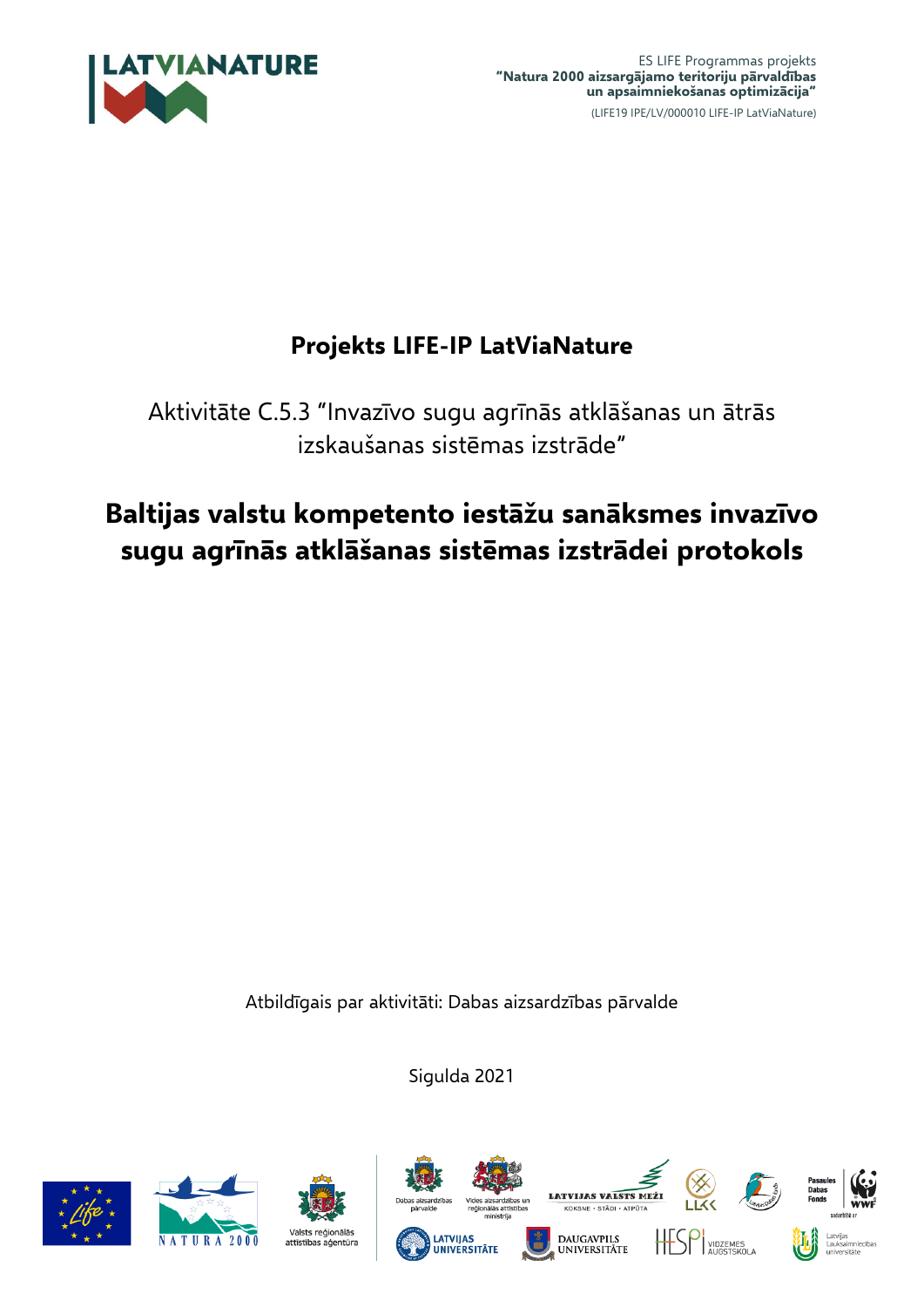

## **KOPSAVILKUMS**

## **Aktivitāte C.5.3 "Invazīvo sugu agrīnās atklāšanas un ātrās izskaušanas sistēmas izstrāde".**

Nodevums: Baltijas valstu kompetento iestāžu pirmās sanāksmes protokols par informācijas apmaiņu agrīnās atklāšanas sistēmas ieviešanai.

LIFE-IP LatViaNature projekta ietvaros plānots izstrādāt invazīvo svešzemju sugu (IAS) agrīnās atklāšanas un ātrās izskaušanas sistēmu. Sadarbība ar kaimiņvalstīm un datu apmaiņa starp tām ir būtisks solis, lai nodrošinātu savlaicīgu sagatavošanos jaunas IAS ienākšanai valstī, kā arī attīstītu un pilnveidotu agrīnās atklāšanas un ātrās izskaušanas sistēmas katrā valstī.

Lai veicinātu sadarbību un pārrunātu ar IAS pārvaldību saistītos jautājumus, 2021.gada 4.jūnijā notika Baltijas valstu kompetento institūciju sanāksme. Ņemot vērā ar Covid19 pandēmiju saistītos ierobežojumus, sanāksme tika organizēta tiešsaistē. Igauniju pārstāvēja Igaunijas Vides ministrijas, Vides pārvaldes un Vides aģentūras darbinieki, Lietuvu - Lietuvas Vides ministrijas pārstāvis, Latviju – pārstāvji no Vides aizsardzības un reģionālās attīstības ministrijas, Valsts augu aizsardzības dienesta un Dabas aizsardzības pārvaldes. Tikšanās laikā katra valsts prezentēja savas IAS pārvaldības pieredzi, koncentrējoties uz likumdošanas ietvaru, kompetenču sadali, ES regulas par IAS ieviešanu. Sanāksmes dalībnieki tika iepazīstināti arī ar LIFE-IP LatViaNature projektu un tā ietvaros plānotajām ar IAS pārvaldību saistītām darbībām.

Tikšanās laikā dalībnieki secināja, ka problēmas, ar kurām saskaras valstis, ir līdzīgas un vienojās, ka sadarbība ir nepieciešama ne tikai agrīnai atklāšanai, bet arī citās jomās, piemēram, pieredzes un labās prakses apmaiņā par IAS monitoringa un izskaušanas metodēm. Secināts, ka labākais risinājums agrās brīdināšanas sistēmā iekļautās informācijas apmaiņai par IAS ir institūciju e-pastu izmantošana. Igaunijas pusē galvenā komunikācijas iestāde ir Igaunijas Vides ministrija, Lietuvā - Lietuvas Vides ministrija, Latvijā - Dabas aizsardzības pārvalde. Sanāksmes dalībnieki vienojās par šādiem soļiem turpmākās sadarbības veicināšanai:

- 1. LIFE-IP LatViaNature projekts pirms nākamās sanāksmes izveidos koplietojamo failu, lai apkopotu informāciju par sugām, kas katrā valstī identificētas kā IAS un par kurām valsts vēlētos saņemt papildu informāciju un agrīnās atklāšanas ziņas.
- 2. LIFE-IP LatViaNature projekts pirms nākamās tikšanās sagatavos un izsūtīs komentēšanai vēstules projektu, lai apliecinātu sadarbību agrīnās brīdināšanas sistēmas izstrādei.
- 3. Nākamā tikšanās jāorganizē 2021. gada rudenī/ziemas sākumā, iespējams, papildus uzmanību pievēršot IAS monitoringa jautājumam.

Sanāksme notika angļu valodā.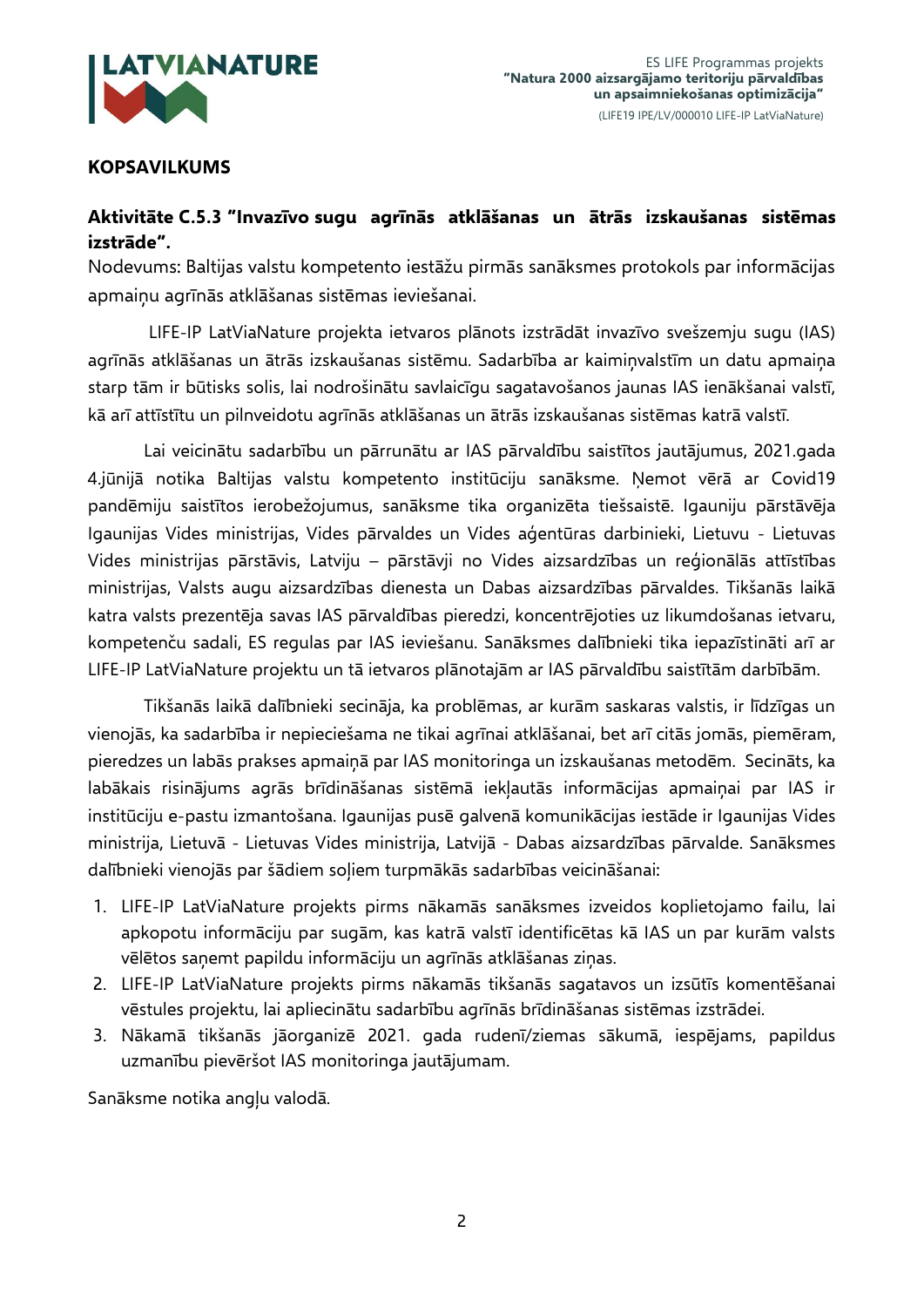

## **Meeting of competent authorities on managment of invasive alien species of Baltic countries Early Warning System and Management of invasive alien species in Baltic countries Meeting minutes**

### **LIFE Integrated Project "Optimising the Governance and Management of the Natura 2000 Protected Areas Network in Latvia" No LIFE19 IPE/LV/000010** (Project LatViaNature)

| <b>No</b> | Organization, role                                     | Name, Surname       |
|-----------|--------------------------------------------------------|---------------------|
| 1.        | Ministry of the Environment of the Republic of Estonia |                     |
|           | Nature Conservation Department                         | Merike Linnamägi    |
|           | Senior Officer                                         |                     |
| 2.        | <b>Estonian Environmental Board</b>                    |                     |
|           | Nature Conservation Work Office                        | Eike Tammekand      |
|           | Head of Department                                     |                     |
| 3.        | <b>Estonian Environment Agency</b>                     |                     |
|           | Nature department                                      | Rauno Kalda         |
|           | Leading specialist                                     |                     |
| 4.        | Ministry of Environment of the Republic of Lithuania   | Laura Janulaitienė  |
|           | Nature Conservation Policy group                       |                     |
| 5.        | <b>State Plant Protection Service</b>                  | Astra Garkāje       |
|           | Plant quarantine department                            |                     |
|           | Head of Group on the control of harmful organisms      |                     |
| 6.        | <b>Nature Conservation Agency</b>                      | Santa Rutkovska     |
|           | Project LatViaNature                                   |                     |
|           | Expert on invasive species                             |                     |
| 7.        | <b>Nature Conservation Agency</b>                      | Evija Andrušķeviča- |
|           | Nature Protection department                           | Jonāne              |
|           | Senior expert                                          |                     |
| 8.        | <b>Nature Conservation Agency</b>                      | Agnese Priede       |
|           | Project LatViaNature                                   |                     |
|           | Head of Species and habitats protection division       |                     |
| 9.        | Ministry of Environmental Protection and Regional      | Māra Melnbārde      |
|           | Development of the Republic of Latvia                  |                     |
|           | Nature Protection Department                           |                     |
|           | Senior expert                                          |                     |
| 10.       | <b>Nature Conservation Agency</b>                      | Jēkabs Dzenis       |
|           | Project LatViaNature                                   |                     |
|           | Expert on invasive species                             |                     |

**Time and venue**: online MS Teams, 04.06.2021., 13:00-15:30 EET

#### **List of participants**:

#### **Chair of the meeting:** M.Melnbārde

#### **I Agenda:**

1. Opening of the meeting (J.Dzenis).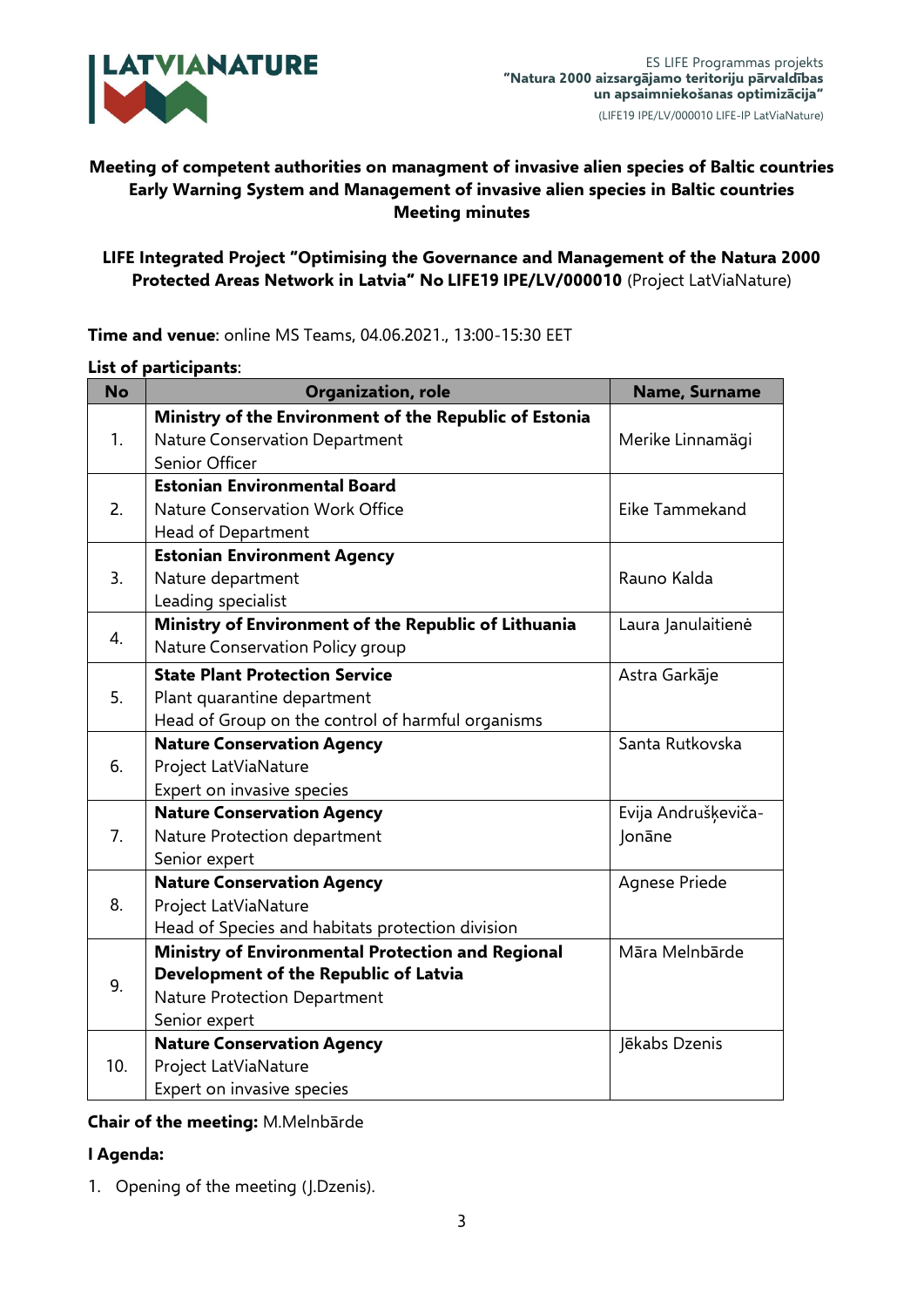

- the meeting participants are introduced with the aim and agenda of the meeting.
- 2. Management system of IAS in Latvia challenges and experience
	- 2.1. Current legislative framework of invasive alien species in Latvia (M.Melnbārde)
	- Participants of the meeting are introduced with the legal framework in force in Latvia in the field of invasive species management (e.g. Plant Protection Law and relevant Regulations), including solutions integrated in sectoral legislation that promote the management of invasive species (e.g. the Law on Hunting, Regulation on fishing, etc.). Planned amendments of the Law on protection of species and habitats needed to contribute to limiting and managing the spread of invasive species are presented. Major challenges and part of the results achieved in the management of invasive species are outlined.
	- 2.2. Project LatViaNature and its role in improving managment system of IAS (J.Dzenis)
	- The participants are presented with the activities planned by the Project LatViaNature in the field of invasive species management, as well as the website "Invasive Species Manager" developed within the project.
	- 2.3. The brilliance and missery of the hogweed eradication (A.Garkāje)
	- A system for the management of Sosnovsky hogweed is presented, outlining the role and responsibilities of the competent national authorities, municipalities and landowners. The current prevalence of the species in Latvia is presented, the good practice models obtained for the performance of species containment measures, the education, monitoring of the public and the promotion of cooperation.
- 3. Regulation 1143/2014 in Estonia (M. Linnamägi)
	- The system for implementing Regulation 1134/2014 in Estonia is presented, including species, institutional competences and responsibility, enforcement, monitoring of invasive species, etc. The State-funded system for restricting the spread of hogweeed is highlighted, as well as its results and its impact on the public's attitude towards the distribution of responsibilities for the management of invasive species. The meeting participants are presented with a list of national invasive species, as well as past experience and future plans to limit the distribution of these species. The main challenges for the management of invasive species are outlined: lack of funding, low activity of landowners, etc.
- 4. Current legislative framework of invasive alien species (IAS) in Lithuania (L.Janulaitienė)
	- The meeting participants are presented with the gradual steps taken since 1999 to develop a legal framework for the management of invasive species, including the establishment of a commission on the national list of invasive species (the list currently contains 35 species). As a result following the entry into force of Regulation 1134/2014, it was only necessary to make certain amendments to ensure more effective implementation of the Regulation. Launched and planned projects in the field of invasive species management – inventory of invasive species, development of a natural spatial database, creation of a specialised centre for seizing animals are presented.
- 5. Discussion on development of early warning system in Baltic countries (M.Melnbārde):
	- 5.1. Estonia presented the experience in reporting the case of early detection in the EASIN NOTSYS system developed by the European Commission, as well as the correspondence with